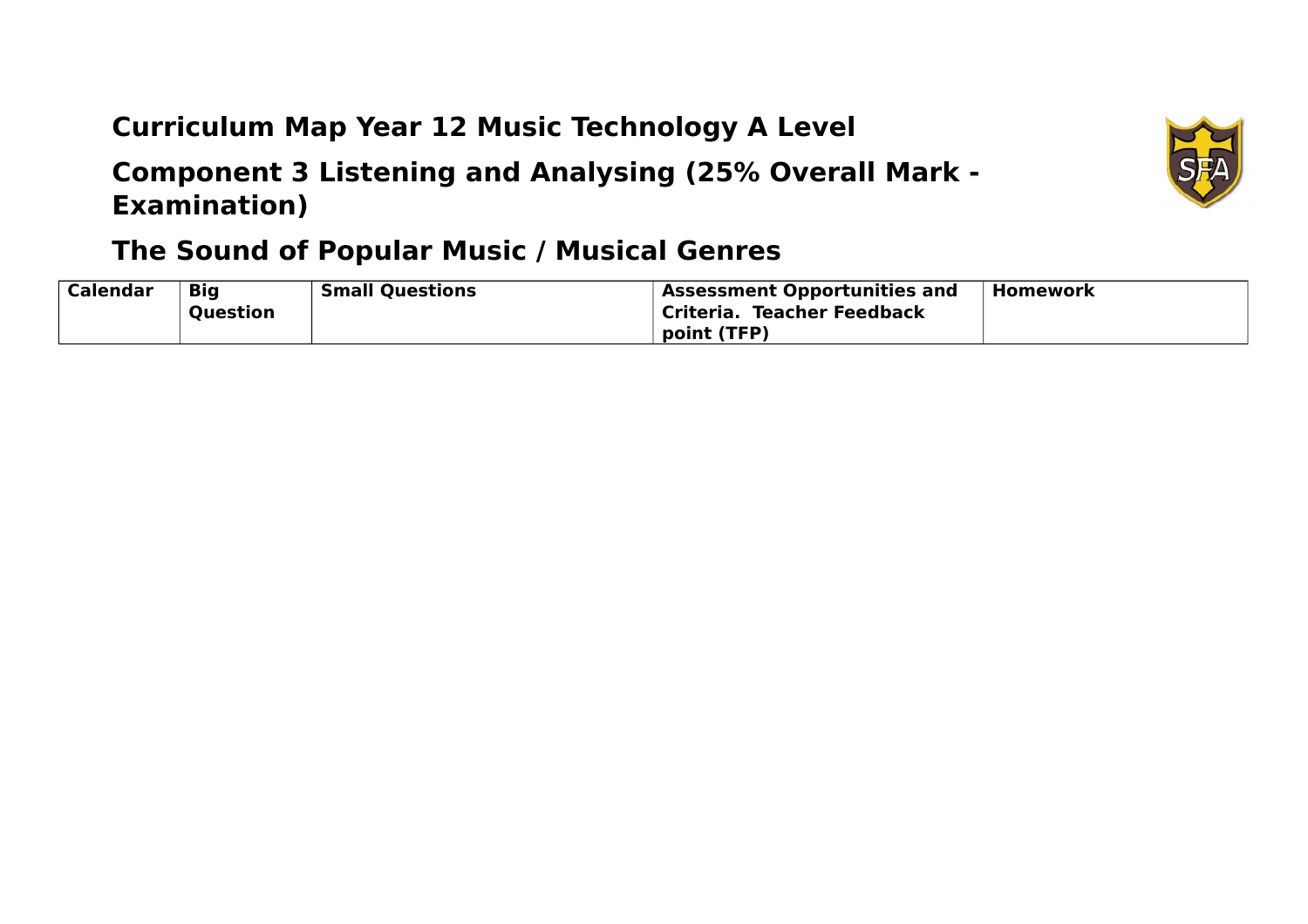| Autumn 1<br>The History<br>of popular<br>Music /<br>Genres. | What is the<br>history of<br><b>Popular</b><br>music?<br>Week 1 | What is:<br>Jazz?<br><b>Big Band and Swing?</b><br><b>Main artists:</b><br>Duke Ellington?                                                               | Listening and appraising style<br>examination questions 'Big Band<br>and Swing' at the end of the<br>project/ area of study. | Students are to create a<br>logbook of wider listening<br>focussing on the following<br>artists: Duke Ellington,<br>Count Basie, Louis                                                                                     |
|-------------------------------------------------------------|-----------------------------------------------------------------|----------------------------------------------------------------------------------------------------------------------------------------------------------|------------------------------------------------------------------------------------------------------------------------------|----------------------------------------------------------------------------------------------------------------------------------------------------------------------------------------------------------------------------|
|                                                             |                                                                 | Count Basie?<br>Louis Armstrong?<br>Glen Miller?                                                                                                         |                                                                                                                              | Armstrong, Glen Miller, Billie<br>Holiday, Ella Fitzgerald.                                                                                                                                                                |
|                                                             |                                                                 | <b>Billie Holiday?</b><br>Ella Fitzgerald?                                                                                                               |                                                                                                                              | The log book is in the form<br>of an electronic document<br>where students select an                                                                                                                                       |
|                                                             | Week 2                                                          | <b>Technology and Production:</b><br><b>Condenser Microphones?</b><br>Gramophone players?<br>78 RPM?<br>Direct to Disk?<br>Radio?<br><b>Stride Piano</b> |                                                                                                                              | important / architype work<br>for each of the suggested<br>wider listening artists and<br>answer questions on a fixed<br>model relating to:<br>instrumentation/ music<br>technology used/ formats<br>released on / musical |
|                                                             | Week 3                                                          | Boogie Woogie                                                                                                                                            |                                                                                                                              | elements involved.                                                                                                                                                                                                         |
|                                                             | Week 4                                                          | <b>Gypsy Jazz</b><br>Dates?<br>Instrumentation?<br>Influences?                                                                                           | Listening and appraising style<br>examination questions 'Boogie/<br>Gypsy Jazz' at the end of the<br>project/ area of study. | The homework listening<br>augments the listening<br>time available in class and is<br>a vital part of developing a<br>wider understanding of                                                                               |
|                                                             |                                                                 | <b>Main Artists:</b><br>Django Reinhardt<br>Stephane Grappelli                                                                                           |                                                                                                                              | selection of works from each<br>area of study.                                                                                                                                                                             |
|                                                             |                                                                 | <b>Bebop</b>                                                                                                                                             |                                                                                                                              | Students are to create a<br>logbook of wider listening                                                                                                                                                                     |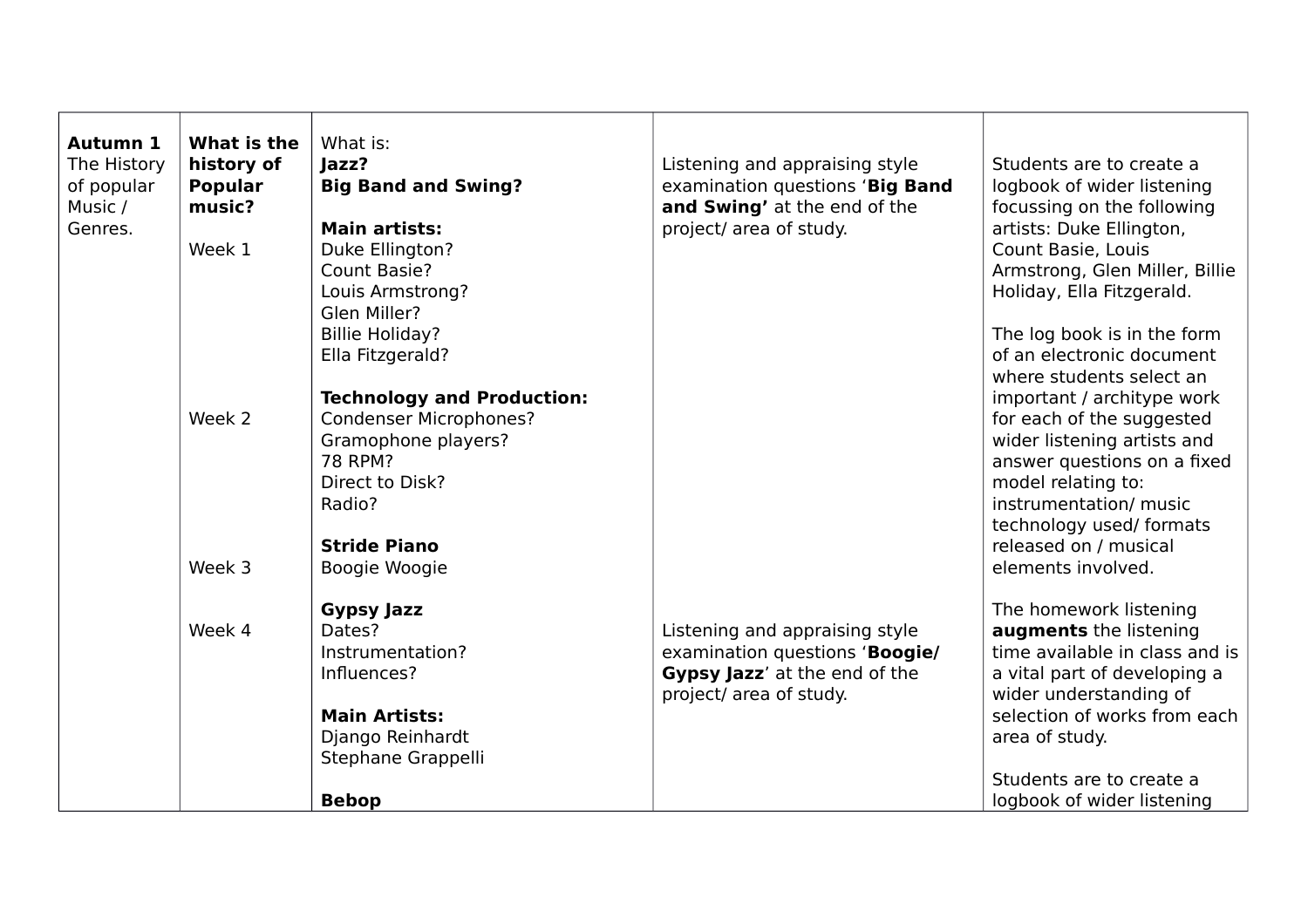|                 | Week 5<br>Week 6 | Dates?<br>Instrumentation?<br>Influences?<br>Artists?<br>Charlie Parker, Dizzy Gillespie,<br><b>Thelonious Monk and Coleman</b><br><b>Hawkins</b><br><b>Cool Jazz</b><br>Dates?<br>Instrumentation?<br>Influences?<br>Artists?<br>Mile Davis, Gerry Mulligan, Dave<br><b>Brubeck and Bill Evans?</b> | Listening and appraising style<br>examination questions 'Bebop' at<br>the end of the project/ area of study.<br>Listening and appraising style<br>examination questions 'Cool Jazz'<br>at the end of the project/ area of<br>study. | focussing on the following<br>artists:<br>Reinhardt & Grappelli.<br>Students are to create a<br>logbook of wider listening<br>focussing on the following<br>artists:<br>Charlie Parker, Dizzy<br>Gillespie, Thelonious Monk<br>and Coleman Hawkins.<br>Students are to create a<br>logbook of wider listening<br>focussing on the following<br>artists:<br>Mile Davis, Gerry Mulligan,<br>Dave Brubeck and Bill<br>Evans. |
|-----------------|------------------|------------------------------------------------------------------------------------------------------------------------------------------------------------------------------------------------------------------------------------------------------------------------------------------------------|-------------------------------------------------------------------------------------------------------------------------------------------------------------------------------------------------------------------------------------|---------------------------------------------------------------------------------------------------------------------------------------------------------------------------------------------------------------------------------------------------------------------------------------------------------------------------------------------------------------------------------------------------------------------------|
| <b>Autumn 1</b> | Week 7           | <b>Cool Jazz</b><br>Dates?<br>Instrumentation?<br>Influences?<br>Artists?<br>Mile Davis, Gerry Mulligan, Dave<br><b>Brubeck and Bill Evans?</b>                                                                                                                                                      | Listening and appraising style<br>examination questions 'Cool Jazz'<br>at the end of the project/ area of<br>study.                                                                                                                 | Students are to create a<br>logbook of wider listening<br>focussing on the following<br>artists:<br>Mile Davis, Gerry Mulligan,<br>Dave Brubeck and Bill<br>Evans.                                                                                                                                                                                                                                                        |
|                 | Week 8           | <b>Free Jazz</b><br>Dates?                                                                                                                                                                                                                                                                           | Listening and appraising style<br>examination questions 'Free Jazz'                                                                                                                                                                 | Students are to create a                                                                                                                                                                                                                                                                                                                                                                                                  |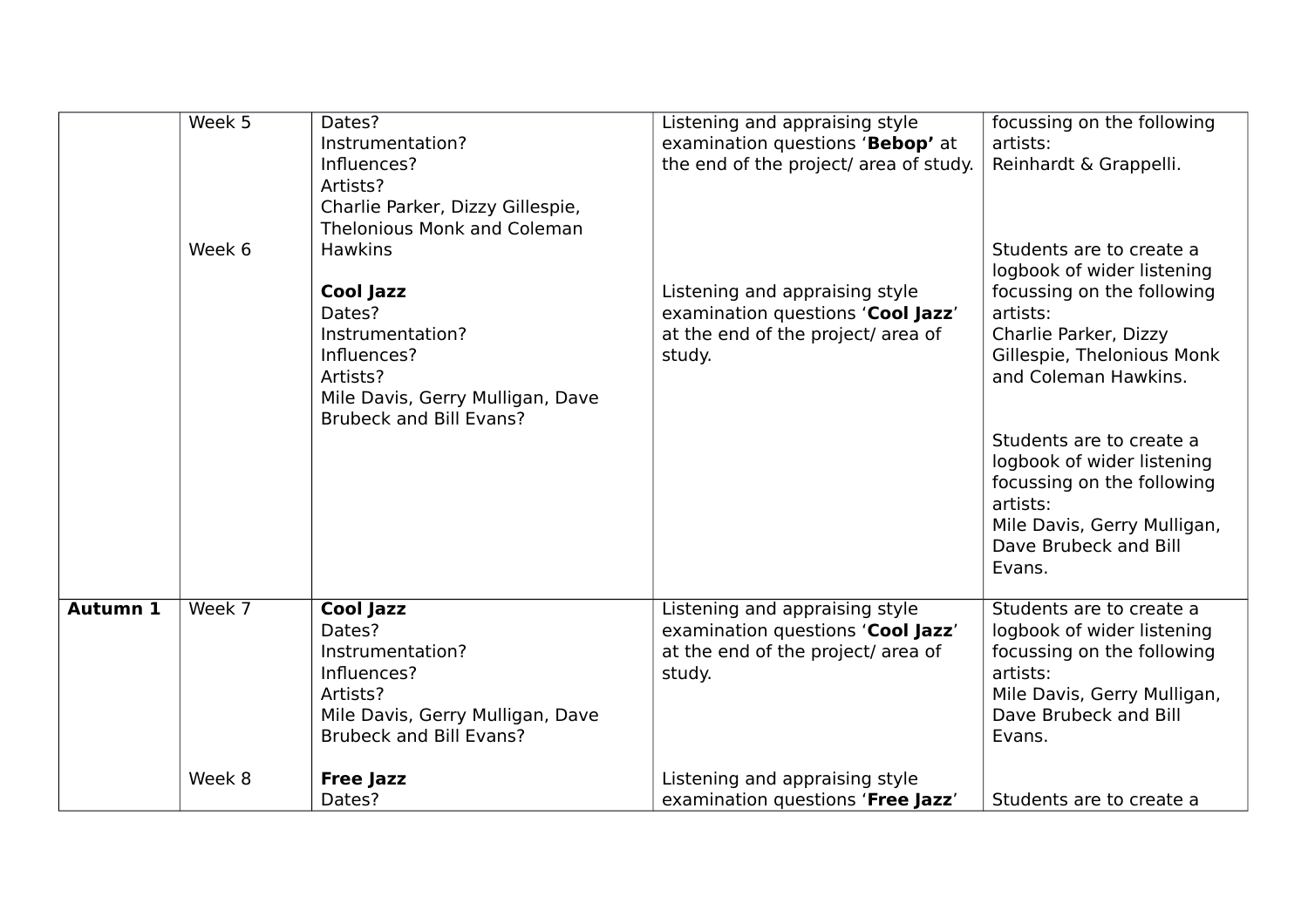| Instrumentation?<br>Influences?<br>Artists?<br>Ornette Coleman, John Coltrane,<br>Charles Mingus, Archie Shepp and<br>Sun Ra.                                                                                                  | at the end of the project/ area of<br>study.                                                                                    | logbook of wider listening<br>focussing on the following<br>artists:<br>Ornette Coleman, John<br>Coltrane, Charles Mingus,<br>Archie Shepp and Sun Ra.                                                        |
|--------------------------------------------------------------------------------------------------------------------------------------------------------------------------------------------------------------------------------|---------------------------------------------------------------------------------------------------------------------------------|---------------------------------------------------------------------------------------------------------------------------------------------------------------------------------------------------------------|
| Latin Jazz<br>Dates?<br>Instrumentation?<br>Influences?<br>Artists?                                                                                                                                                            | Listening and appraising style<br>examination questions 'Latin and<br>Fusion Jazz' at the end of the<br>project/ area of study. |                                                                                                                                                                                                               |
| <b>Jazz Fusion</b><br>Dates?<br>Instrumentation?<br>Influences?<br>Artists?                                                                                                                                                    |                                                                                                                                 |                                                                                                                                                                                                               |
| <b>Blues Music?</b><br>Dates?<br>Instrumentation?<br>Influences?<br><b>Early acoustic Blues</b><br>Dates?<br>Instrumentation?<br>Influences?<br>Artists?<br>Robert Johnson, John Lee Hooker,<br>Lead Belly, Tampa Red, Big Joe | Listening and appraising style<br>examination questions 'Blues<br><b>Music'</b> at the end of the project/<br>area of study.    | Students are to create a<br>logbook of wider listening<br>focussing on the following<br>artists:<br>Robert Johnson, John Lee<br>Hooker, Lead Belly, Tampa<br>Red, Big Joe Williams and<br><b>Bessie Smith</b> |
|                                                                                                                                                                                                                                | Week 10<br>Week 11<br>Week 12<br><b>Williams and Bessie Smith</b>                                                               |                                                                                                                                                                                                               |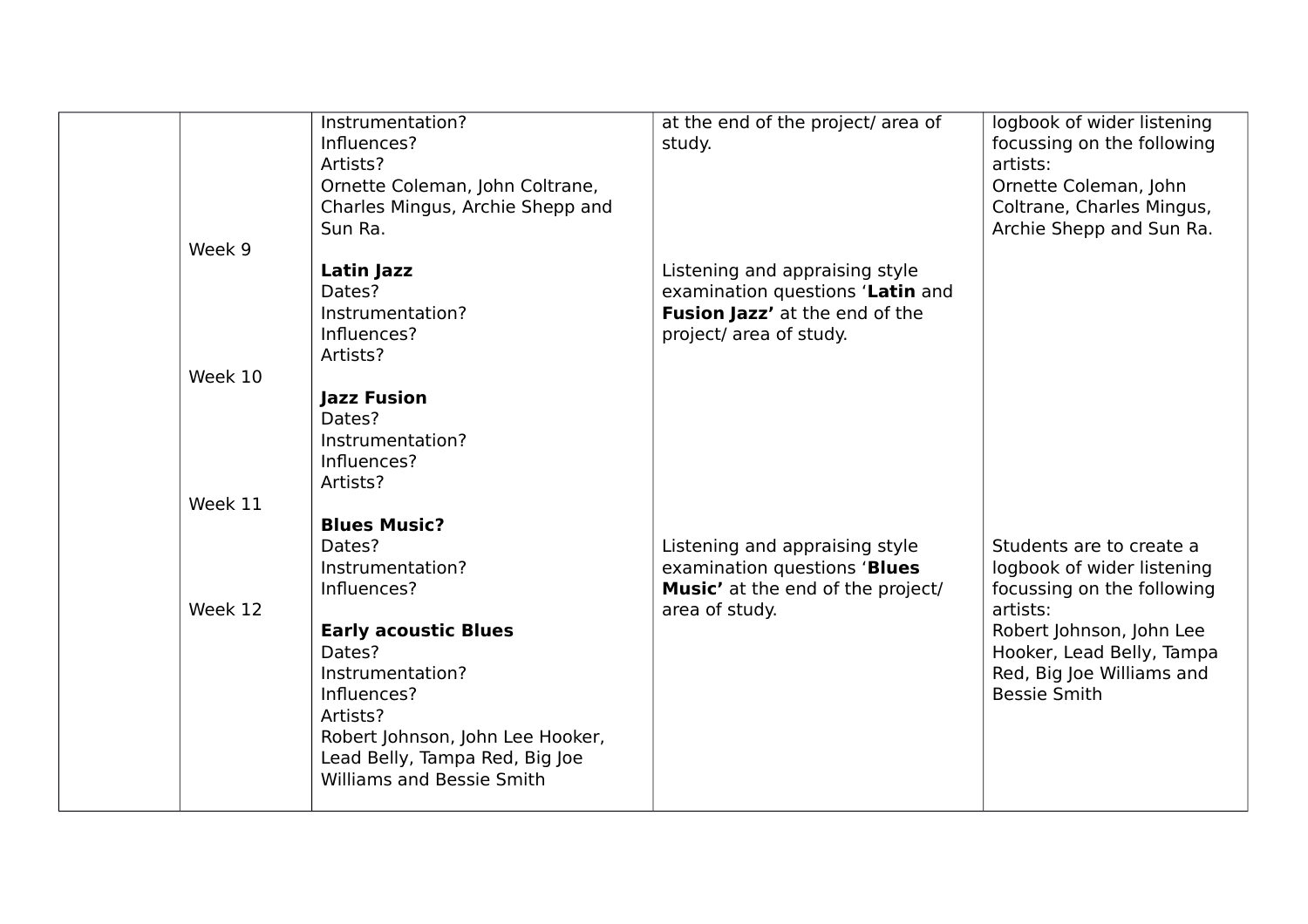| <b>Spring 1</b> | Week 13 | <b>Electric Blues</b>                  | Listening and appraising style            | Students are to create a      |
|-----------------|---------|----------------------------------------|-------------------------------------------|-------------------------------|
|                 |         | Dates?                                 | examination questions 'Electric           | logbook of wider listening    |
|                 |         | Instrumentation?                       | <b>Blues Music'</b> at the end of the     | focussing on the following    |
|                 |         | Influences?                            | project/ area of study.                   | artists:                      |
|                 |         | Artists?                               |                                           | Muddy Waters, Buddy Guy,      |
|                 |         | Muddy Waters, Buddy Guy, T-Bone        |                                           | T-Bone Walker, How'lin Wolf,  |
|                 |         | Walker, How'lin Wolf, Elmore James     |                                           | Elmore James and B. B. King   |
|                 |         | and B. B. King                         |                                           |                               |
|                 | Week 14 |                                        |                                           |                               |
|                 |         | Independent 1950s record               |                                           |                               |
|                 |         | <b>Companies:</b>                      |                                           |                               |
|                 |         | Sun Studio/ Chess Records and          |                                           |                               |
|                 | Week 15 | Atlantic Records.                      |                                           |                               |
|                 |         |                                        | Listening and appraising style            | Students are to create a      |
|                 |         | <b>Rhythm and Blues</b>                | examination questions 'Rhythm             | logbook of wider listening    |
|                 |         | Dates?                                 | and <b>Blues</b> Music' at the end of the | focussing on the following    |
|                 |         | Instrumentation?                       | project/ area of study.                   | artists:                      |
|                 | Week 16 | Influences?                            |                                           | Ray Charles, Ruth Brown,      |
|                 |         | Artists?                               |                                           | The Drifters, Ben E. King and |
|                 |         | Ray Charles, Ruth Brown, The           |                                           | Sam Cooke                     |
|                 |         | Drifters, Ben E. King and Sam Cooke    |                                           |                               |
|                 |         |                                        |                                           |                               |
|                 |         |                                        |                                           |                               |
|                 | Week 17 |                                        |                                           |                               |
|                 |         |                                        |                                           |                               |
|                 |         | Rock 'n' Roll                          | Listening and appraising style            | Students are to create a      |
|                 |         | Dates?                                 | examination questions 'Rock and           | logbook of wider listening    |
|                 |         | Instrumentation?                       | <b>Roll Music' at the end of the</b>      | focussing on the following    |
|                 |         | Influences?                            | project/ area of study.                   | artists:                      |
|                 |         | Artists?                               |                                           | Bill Haley, Little Richard,   |
|                 |         | Bill Haley, Little Richard, Chuck      |                                           | Chuck Berry, Elvis Presley,   |
|                 |         | Berry, Elvis Presley, Jerry Lee Lewis, |                                           | Jerry Lee Lewis, Bo Diddley   |
|                 |         | Bo Diddley and Cliff Richard.          |                                           | and Cliff Richard.            |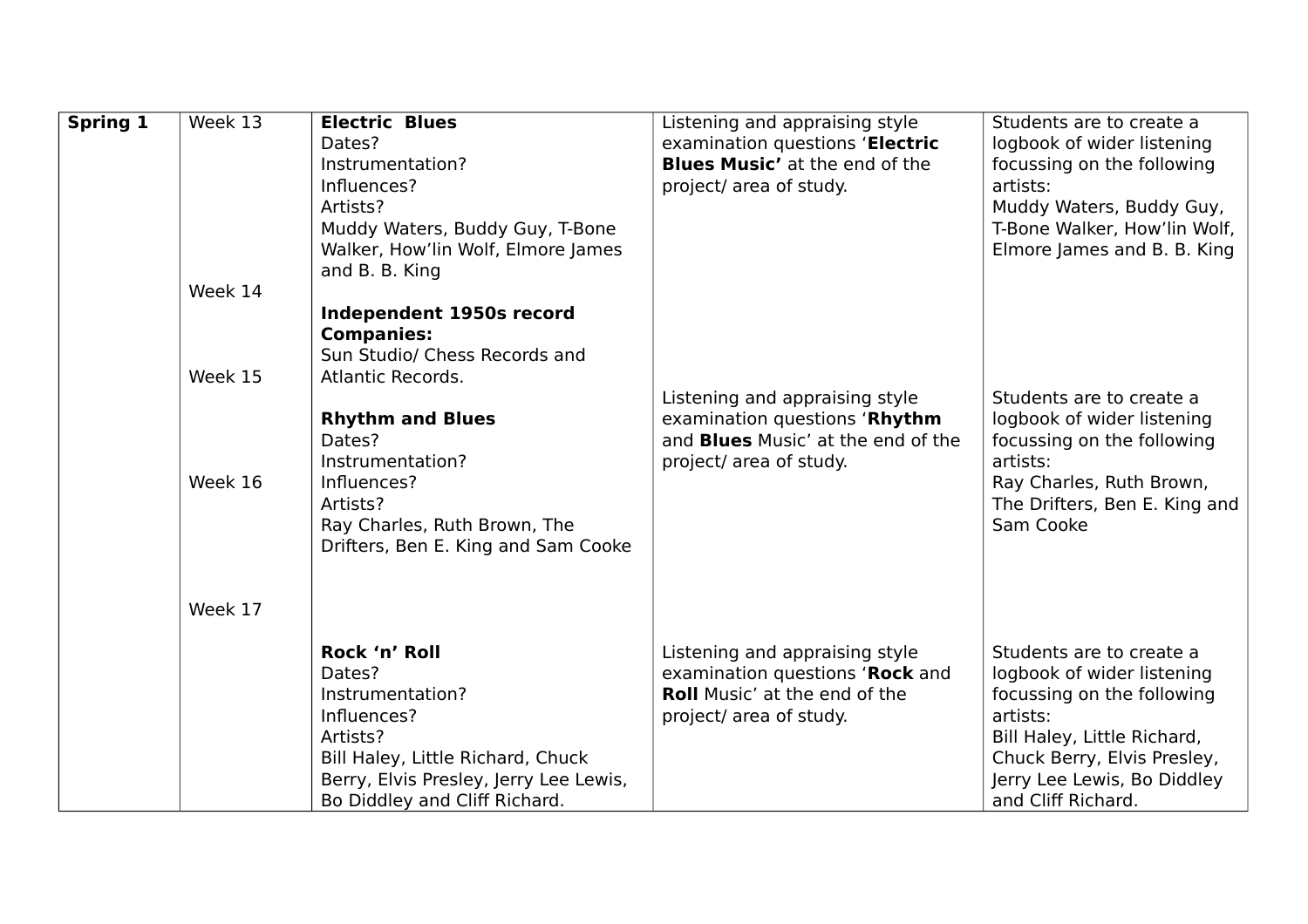|                 | Week 18            |                                                                                                                                                                                                            |                                                                                                                                 |                                                                                                                                                          |
|-----------------|--------------------|------------------------------------------------------------------------------------------------------------------------------------------------------------------------------------------------------------|---------------------------------------------------------------------------------------------------------------------------------|----------------------------------------------------------------------------------------------------------------------------------------------------------|
|                 |                    | <b>Britain in the 1960s</b><br>Dates?<br>Instrumentation?<br>Influences?<br>Artists?                                                                                                                       | Listening and appraising style<br>examination questions 'Britain in<br>the 1960's' at the end of the<br>project/ area of study. |                                                                                                                                                          |
| <b>Spring 2</b> | Week 19            | <b>The Beatles</b> $\sim$ Please Please me,<br>Hard Day's Night, Help, Rubber Soul,<br>Revolver, Sgt. Pepper's Lonely Heart<br>Club Band, Magical Mystery Tour, The<br>White Album, Abbey Road, Let it Be. | Listening and appraising style<br>examination questions 'Britain in<br>the 1960's' at the end of the<br>project/ area of study. | Students are to create a<br>logbook of wider listening<br>focussing on the following<br>artists: The Beatles                                             |
|                 | Week 20            | The Rollin Stones, The Who, The<br>Kinks, The Small Faces, The Animals,                                                                                                                                    |                                                                                                                                 | Students are to create a<br>logbook of wider listening<br>focussing on the following                                                                     |
|                 | Week 21<br>Week 22 | The Hollies, The Spenser Davis<br>Group, The Yardbirds and The Moody<br>Blues.                                                                                                                             |                                                                                                                                 | artists:<br>The Rollin Stones, The Who,<br>The Kinks, The Small Faces,<br>The Animals, The Hollies,<br>The Spenser Davis Group,<br>The Yardbirds and The |
|                 |                    | <b>Psychedelic Rock</b><br>Dates?                                                                                                                                                                          | Listening and appraising style<br>examination questions                                                                         | Moody Blues.                                                                                                                                             |
|                 |                    | Instrumentation?<br>Influences?<br>Artists?<br>The Grateful Dead, The Doors, Frank<br>Zappa, Tangerine Dream and<br>Hawkwind                                                                               | 'Psychedelic Rock' at the end of<br>the project/ area of study.                                                                 | Students are to create a<br>logbook of wider listening<br>focussing on the following<br>artists:<br>The Grateful Dead, The<br>Doors, Frank Zappa,        |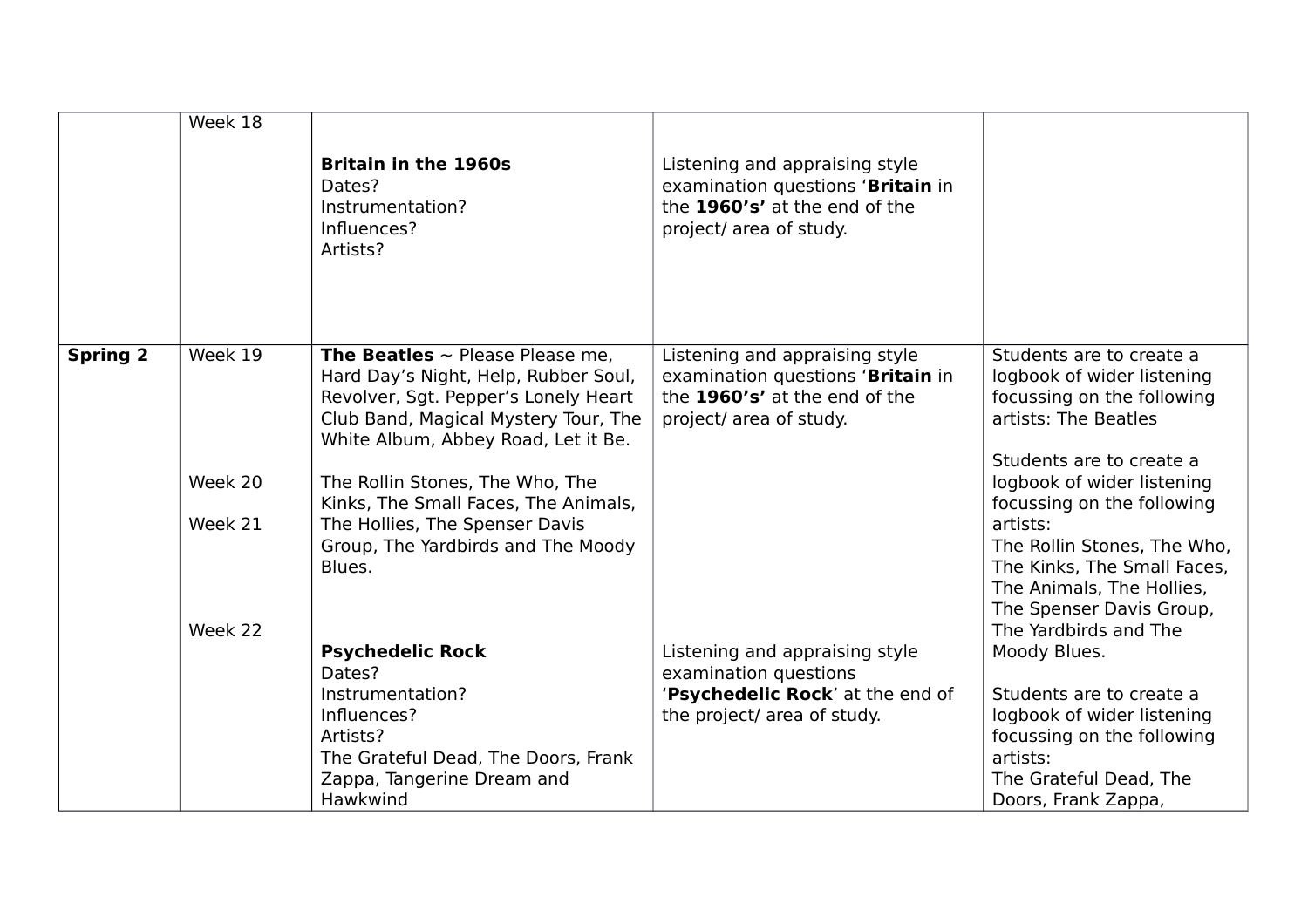|                 | Week 23<br>Week 24 | <b>Progressive Rock</b><br>Dates?<br>Instrumentation?<br>Influences?<br>Artists?<br>Pink Floyd, Yes, Genesis, Jethro Tull,<br>Soft Machine, The Blues and Emerson<br>Lake and Palmer.<br><b>Heavy Rock</b><br>Dates?<br>Instrumentation?<br>Influences?<br>Artists?<br>Jimmy Hendrix, Led Zeppelin, Deep<br>Purple, Black Sabbath, Motorhead,<br>Iron Maiden, Saxon and Def Leppard | Listening and appraising style<br>examination questions<br>'Progressive Rock' at the end of<br>the project/ area of study.<br>Listening and appraising style<br>examination questions 'Heavy<br><b>Rock'</b> at the end of the project/<br>area of study. | Tangerine Dream and<br>Hawkwind<br>Students are to create a<br>logbook of wider listening<br>focussing on the following<br>artists: Pink Floyd, Yes,<br>Genesis, Jethro Tull, Soft<br>Machine, The Blues and<br>Emerson Lake and Palmer.<br>Students are to create a<br>logbook of wider listening<br>focussing on the following<br>artists: Jimmy Hendrix, Led<br>Zeppelin, Deep Purple, Black<br>Sabbath, Motorhead, Iron<br>Maiden, Saxon and Def<br>Leppard |
|-----------------|--------------------|-------------------------------------------------------------------------------------------------------------------------------------------------------------------------------------------------------------------------------------------------------------------------------------------------------------------------------------------------------------------------------------|-----------------------------------------------------------------------------------------------------------------------------------------------------------------------------------------------------------------------------------------------------------|-----------------------------------------------------------------------------------------------------------------------------------------------------------------------------------------------------------------------------------------------------------------------------------------------------------------------------------------------------------------------------------------------------------------------------------------------------------------|
| <b>Summer 1</b> | Week 25            | <b>Glam Rock</b><br>Dates?<br>Instrumentation?<br>Influences?<br>Artists?<br>T-Rex, Slade, The Sweet, , David<br>Bowie, Roy Wood/ Wizard, Mott the<br>Hoople and Suzi Quatro                                                                                                                                                                                                        | Listening and appraising style<br>examination questions 'Glam Rock'<br>at the end of the project/ area of<br>study.                                                                                                                                       | Students are to create a<br>logbook of wider listening<br>focussing on the following<br>artists: T-Rex, Slade, The<br>Sweet, David Bowie, Roy<br>Wood/ Wizard, Mott the<br>Hoople and Suzi Quatro.                                                                                                                                                                                                                                                              |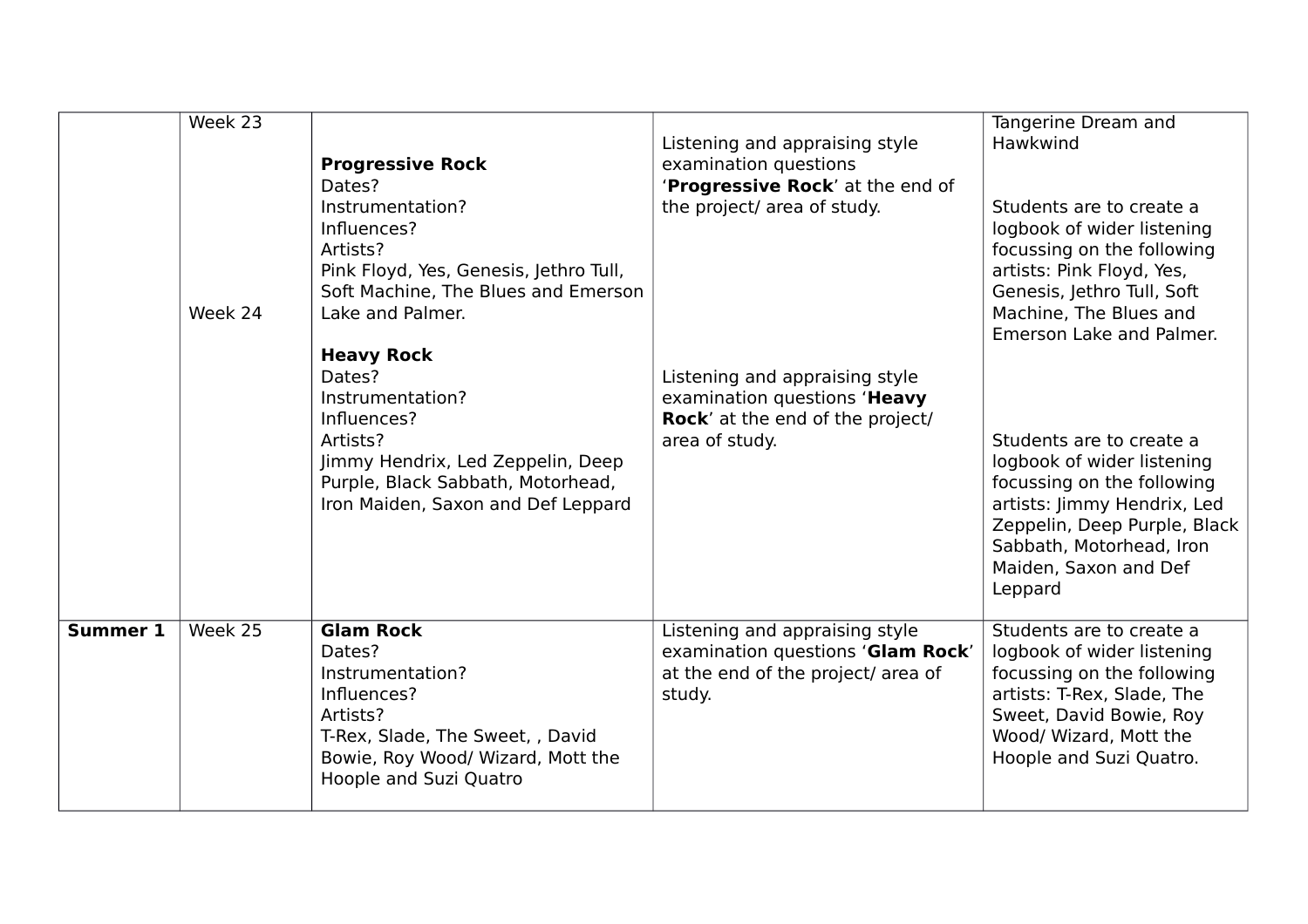| Week 26 | <b>Punk</b>                           |                                        |                                  |
|---------|---------------------------------------|----------------------------------------|----------------------------------|
|         | Dates?                                | Listening and appraising style         | Students are to create a         |
|         | Instrumentation?                      | examination questions 'Punk' at        | logbook of wider listening       |
|         | Influences?                           | the end of the project/ area of study. | focussing on the following       |
|         | Artists?                              |                                        | artists: Sex Pistols, The        |
|         | Sex Pistols, The Clash, The           |                                        | Clash, The Stranglers, The       |
|         | Stranglers, The Jam, The Buzzcocks,   |                                        | Jam, The Buzzcocks, The          |
|         | The Undertones and The Ruts           |                                        | Undertones and The Ruts          |
| Week 27 |                                       |                                        |                                  |
|         | <b>New Wave</b>                       | Listening and appraising style         |                                  |
|         | Dates?                                | examination questions 'New Wave'       | Students are to create a         |
|         | Instrumentation?                      | at the end of the project/ area of     | logbook of wider listening       |
|         | Influences?                           | study.                                 | focussing on the following       |
|         | Artists?                              |                                        | artists: Elvis Costello, Ian     |
|         | Elvis Costello, Ian Dury and the      |                                        | Dury and the Blockheads,         |
|         | Blockheads, XTC, Squeeze, The         |                                        | XTC, Squeeze, The Police,        |
|         | Police, Blondie and Talking Heads.    |                                        | <b>Blondie and Talking Heads</b> |
| Week 28 |                                       |                                        |                                  |
|         | <b>Synth Pop</b>                      |                                        |                                  |
|         | Dates?                                | Listening and appraising style         |                                  |
| Week 29 | Instrumentation?                      | examination questions 'Synth Pop'      | Students are to create a         |
|         | Influences?                           | at the end of the project/ area of     | logbook of wider listening       |
|         | Artists?                              | study.                                 | focussing on the following       |
|         | Ultravox, The Human League, Gary      |                                        | artists: Ultravox, The Human     |
|         | Newman, Kraftwerk, Tears for  Fears,  |                                        | League, Gary Newman,             |
|         | Soft Cell, A-ha, Eurhythmics and      |                                        | Kraftwerk, Tears for  Fears,     |
| Week 30 | Duran Duran.                          |                                        | Soft Cell, A-ha, Eurhythmics     |
|         |                                       |                                        | and Duran Duran.                 |
|         | <b>Indie Rock, Britpop and Grunge</b> |                                        |                                  |
|         | Dates?                                |                                        |                                  |
|         | Instrumentation?                      | Listening and appraising style         | Students are to create a         |
|         | Influences?                           | examination questions 'Indie, Brit     | logbook of wider listening       |
|         | Artists?                              | Pop and Grunge' at the end of the      | focussing on the following       |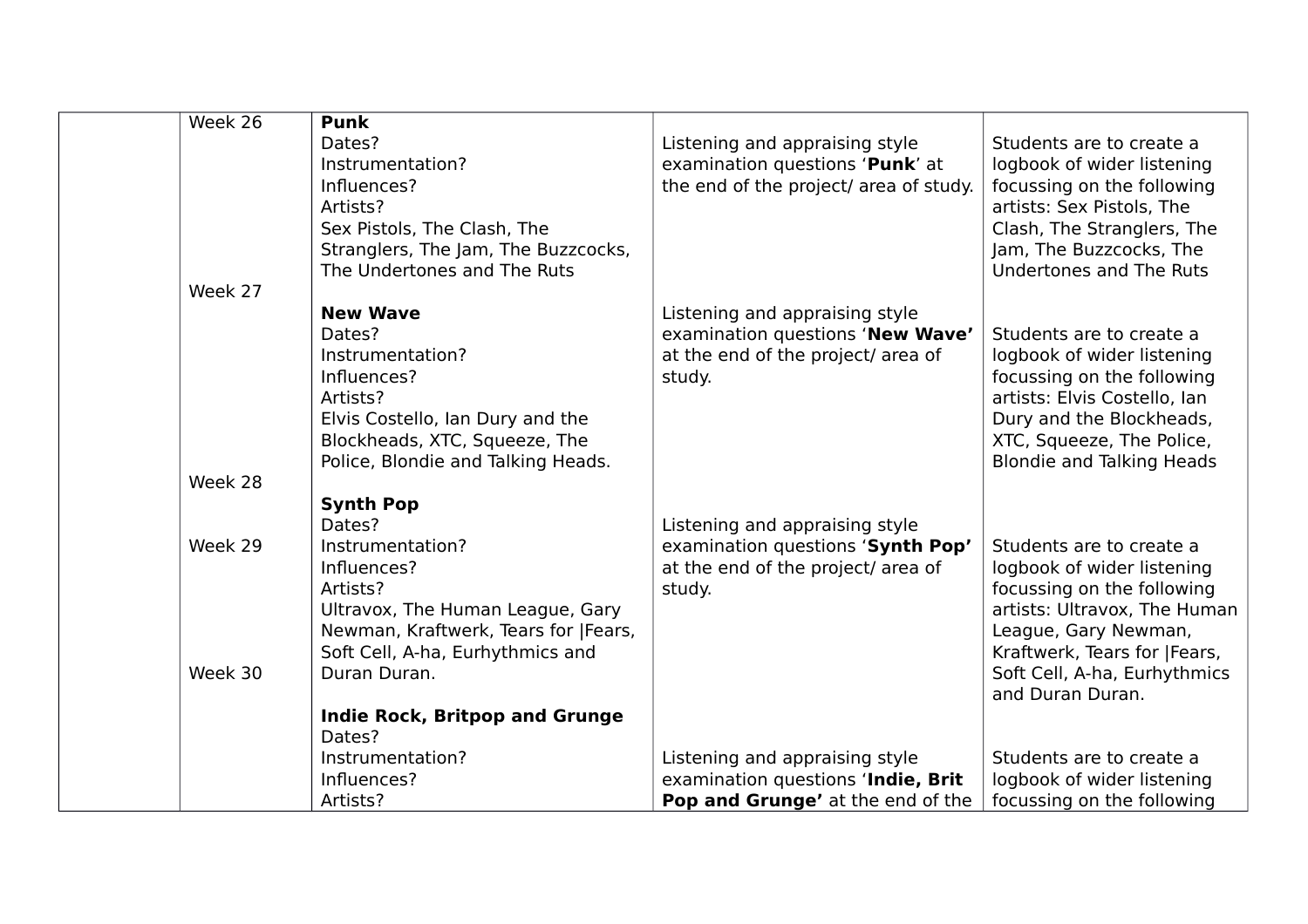|                 |         |                                        | project/ area of study.                | artists:                     |
|-----------------|---------|----------------------------------------|----------------------------------------|------------------------------|
|                 |         |                                        |                                        | Pulp, The Cure, The House    |
|                 |         |                                        |                                        | martins, Joy Division, New   |
|                 |         |                                        |                                        | Order, The Smiths, Happy     |
|                 |         |                                        |                                        | Mondays                      |
| <b>Summer 2</b> | Week 31 | <b>Factory Records and Rough Trade</b> | Listening and appraising style         | Students are to create a     |
|                 |         | <b>Records</b>                         | examination questions 'Indie, Brit     | logbook of wider listening   |
|                 |         | Pulp, The Cure, The House martins,     | Pop and Grunge' at the end of the      | focussing on the following   |
|                 |         | Joy Division, New Order, The Smiths,   | project/ area of study.                | artists:                     |
|                 |         | Happy Mondays, The Stone Roses,        |                                        | The Stone Roses, Oasis,      |
|                 |         | Oasis, Blur, Suede, Arctic Monkeys,    |                                        | Blur, Suede, Arctic Monkeys, |
|                 |         | The Verve, Coldplay, Nirvana           |                                        | The Verve, Coldplay,         |
|                 |         |                                        |                                        | Nirvana                      |
|                 | Week 32 |                                        | Listening and appraising style         |                              |
|                 |         |                                        | examination questions 'Country' at     |                              |
|                 |         | Country                                | the end of the project/ area of study. | Students are to create a     |
|                 |         | Dates?                                 |                                        | logbook of wider listening   |
|                 |         | Instrumentation?                       |                                        | focussing on the following   |
|                 |         | Influences?                            |                                        | artists: Jimmy Rogers, Hank  |
|                 |         | Artists?                               |                                        | Williams, Johnny Cash, Patsy |
|                 |         | Jimmy Rogers, Hank Williams, Johnny    |                                        | Cline, Tammy Wynette, Dolly  |
|                 |         | Cash, Patsy Cline, Tammy Wynette,      |                                        | Parton, Shania Twain and     |
|                 | Week 33 | Dolly Parton, Shania Twain and Taylor  | Listening and appraising style         | Taylor Swift.                |
|                 |         | Swift.                                 | examination questions 'Country' at     |                              |
|                 |         |                                        | the end of the project/ area of study. |                              |
|                 |         | <b>American Folk Rock and Country</b>  |                                        | Students are to create a     |
|                 |         | Rock in the 1960s                      |                                        | logbook of wider listening   |
|                 |         | Dates?                                 |                                        | focussing on the following   |
|                 |         | Instrumentation?                       |                                        | artists: Bob Dylan, Neil     |
|                 |         | Influences?                            |                                        | Young, Joni Mitchell and The |
|                 |         | Artists?                               |                                        | Eagles.                      |
|                 | Week 34 | Bob Dylan, Neil Young, Joni Mitchell   | Listening and appraising style         |                              |
|                 |         | and The Eagles.                        | examination questions 'Modern          |                              |